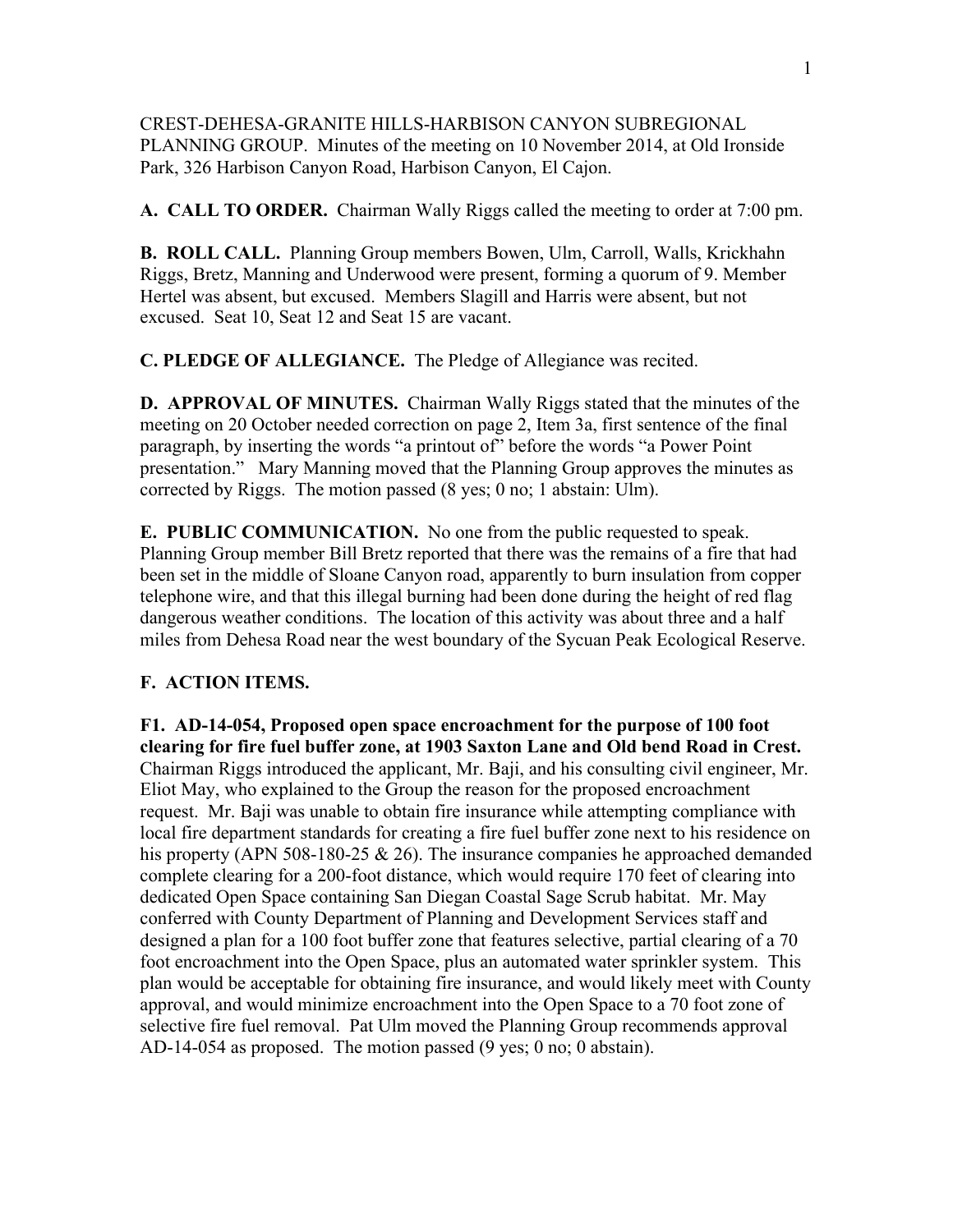After the Planning Group action, Karla Carroll suggested that when the County creates designated Open Space it could write in agreement about possible appropriate wild fire defense activities.

## **G. GROUP BUSINESS.**

**G1. Announcements and correspondence.** Mary Manning announced that everyone is invited to a community Christmas Party on December 6, 11 am to 1 pm, at Old Ironside Park, Harbison Canyon. A children's singing contest will be part of the event.

**G1a. Consideration of applicants for vacant seats.** Chairman Riggs announced that Seat 6, currently filled by Herb Krickhahn, will be open in January 2015; and that the Group has the opportunity to select one of two applicants present at tonight's meeting, for recommendation for appointment to the seat by the Board of Supervisors. He reviewed the relevant Policy I-1 training requirements for new Group members, and introduced Darin Wessel and Anthony Garcia, who are registered voters residing in the Dehesa area.

 Wessel and Garcia were given the opportunity to describe their interests in serving as a member of the Planning Group, and to provide information about their backgrounds. Riggs reminded everyone that the term for the open Dehesa seat is 4 years, and that an applicant must receive eight affirmative votes for the Group's nomination.

 Riggs moved that the Planning Group recommends and nominates applicant Anthony Garcia for appointment to Seat 6. The motion did not pass (3 yes: Riggs, Carroll and Underwood).

 Bretz moved that the Planning Group recommends and nominates applicant Darin Wessel for appointment to Seat 6. The motion did not pass (6 yes: Bowen, Ulm, Walls, Krickhahn, Bretz and Manning).

 Applicant Anthony Garcia volunteered to withdraw his application for consideration, in order to enable the Group to select a nominee to forward to the Board of Supervisors.

 Chairman Riggs moved that the Planning Group recommends and nominates applicant Darin Wessel for appointment to Seat 6. The motion passed (8 yes; 0 no; 1 abstain: Krickhahn.

**G2. Expense reimbursement requests.** There were no expense reimbursement requests.

## **G3. Subcommittee reports.**

**G3a. PLDO project priority list.** Judy Bowen distributed a draft 2014/2015 PLDO Projects Priority List for the Group to review. She informed the Group that the list does not include any updated information from the CCA; she reminded the Group that PLDO funds can not be used for maintenance of facilities at the parks; that maintenance for facilities at Old Ironside Park can be paid from the County General Fund; and that any new facilities at South Lane Park can only be created with PLDO funds if the County has an established contract with an approved Maintenance Entity (which will be responsible for ongoing future maintenance of the new facility). She also reported that as of August 31, 2014, the PLDO fund balance available for the Subregion's parks is \$160,513.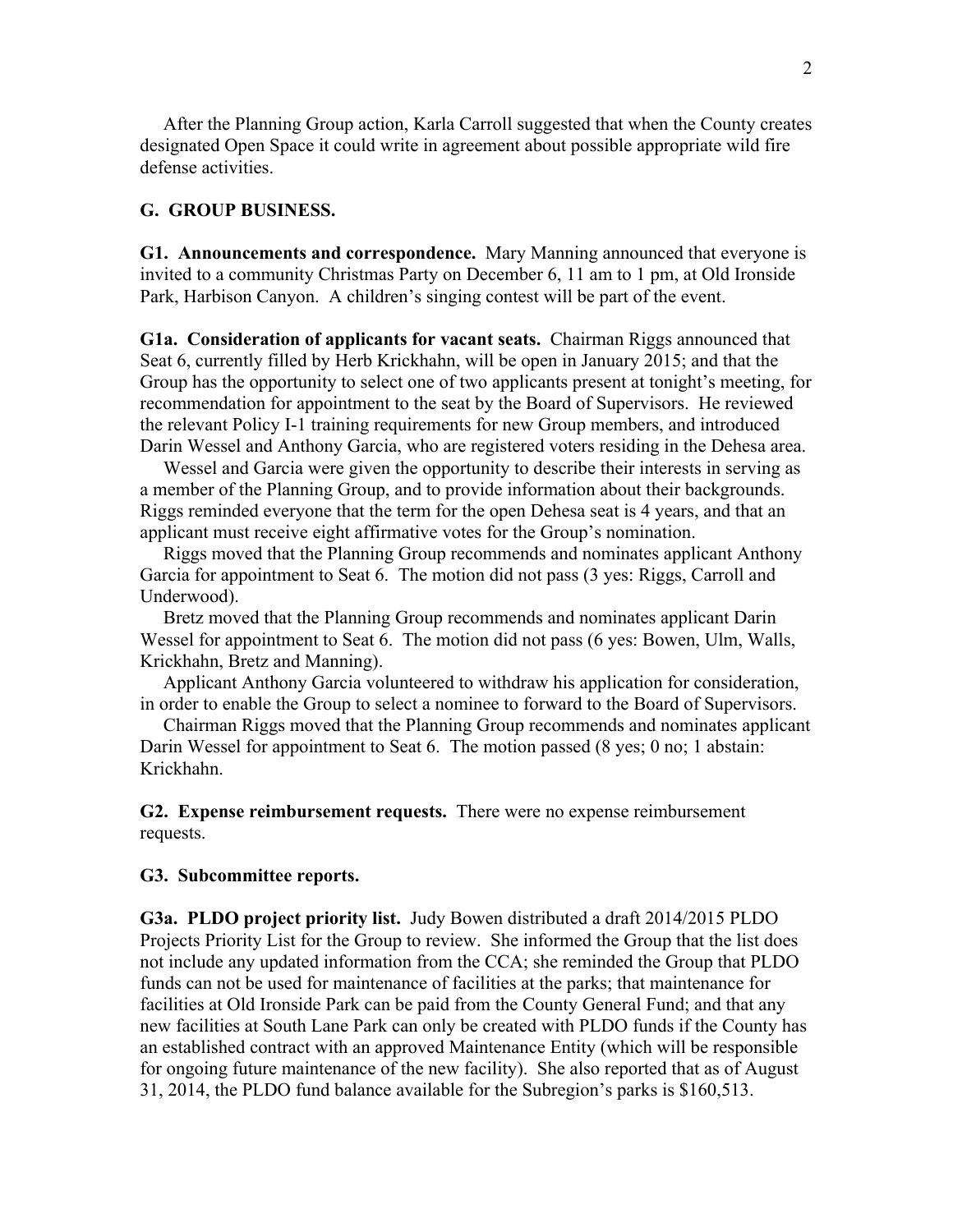Group review and discussion of the draft list resulted in the request to change "weight training station" to " circuit training stations" in the project proposed for Old Ironside Park. The Group acknowledged that the tennis court renovation project proposed for Nancy Jane Park would probably be considered an ineligible maintenance project; and that since there is no approved Maintenance Entity for South Lane Park, the proposed walking/jogging path with circuit training stops would likely not be approved for that park.

 Judy Bowen moved that the Planning Group approves the 2014/2015 PLDO Projects Priority List, with suggested changes, for submission. The motion passed (9 yes; 0 no; 0 abstain).

## **G4. Chairman's report on meeting of Community and Sponsor Group Chairs.**

Chairman Riggs attended the 25 October meeting of Community and Sponsor Group Chairs convened by the County Department of Planning and Development Services, and reported to the Group the following information from that meeting.

 There are a total of 294 seats on the County's Community and Sponsor Group; there are 272 sitting Group members, 22 vacant seats, 3 of which are in the Crest-Dehesa-Granite Hills-Harbison Canyon Subregional Planning Group. Only 3 of the Groups were not represented at the meeting of Group Chairs.

 Training sessions for Group members are tentatively planned for: 1) December 6, Escondido; 2) January 10, County Operations Center; 3) January 3, Lakeside.

 There is a Park Master Plan for the County; it is currently unfunded, but the Board of Supervisors is considering funding it. The County calculates that there should be 3 acres of parkland per planning area for each 1,000 person of the area population; a parkland fee of \$4,061 is collected for each new residence approved for construction in an area. The County is considering selling naming rights to parks and park facilities, but since money raised in this way would go into the General Fund rather than to the specific named park/project, everyone does not favor selling naming rights. Brian Albright is the new Director, Department of Parks and Recreation. His telephone number is 858-966-1391; his email address is brianalbright@sd.gov.

 A Planning Group can request a reduction in the number of seats on the Group. The Crest-Dehesa-Granite Hills-Harbison Canyon Subregional Planning Group has 15 seats, and a meeting minimum quorum is 8, regardless of the number of vacant seats. The Department of Planning and Development Services is considering changing the requirements for eligibility for Group members, to allow non-resident property owners to qualify. (This is not a popular idea among current Group chairs and members).

 County codes are generally not enforced unless there is a complaint about lack of code compliance. County enforcement is reactionary, not proactive, and it attempts to avoid neighbor-to-neighbor conflicts; if health and safety issues are involved, the County can be proactive. There are 10 code compliance field inspectors for covering 3,572 square miles of unincorporated County land (8 for general code enforcement. 1 for noise code enforcement, and 1 for grading code enforcement).

 A comprehensive Contact Information list for the Department of Planning and Development Services, and for other County departments, was distributed at the meeting of Group Chairs, and Riggs will send this list by email to all Planning Group members. The County website has a link to the Crest-Dehesa-Granite Hills-Harbison Canyon